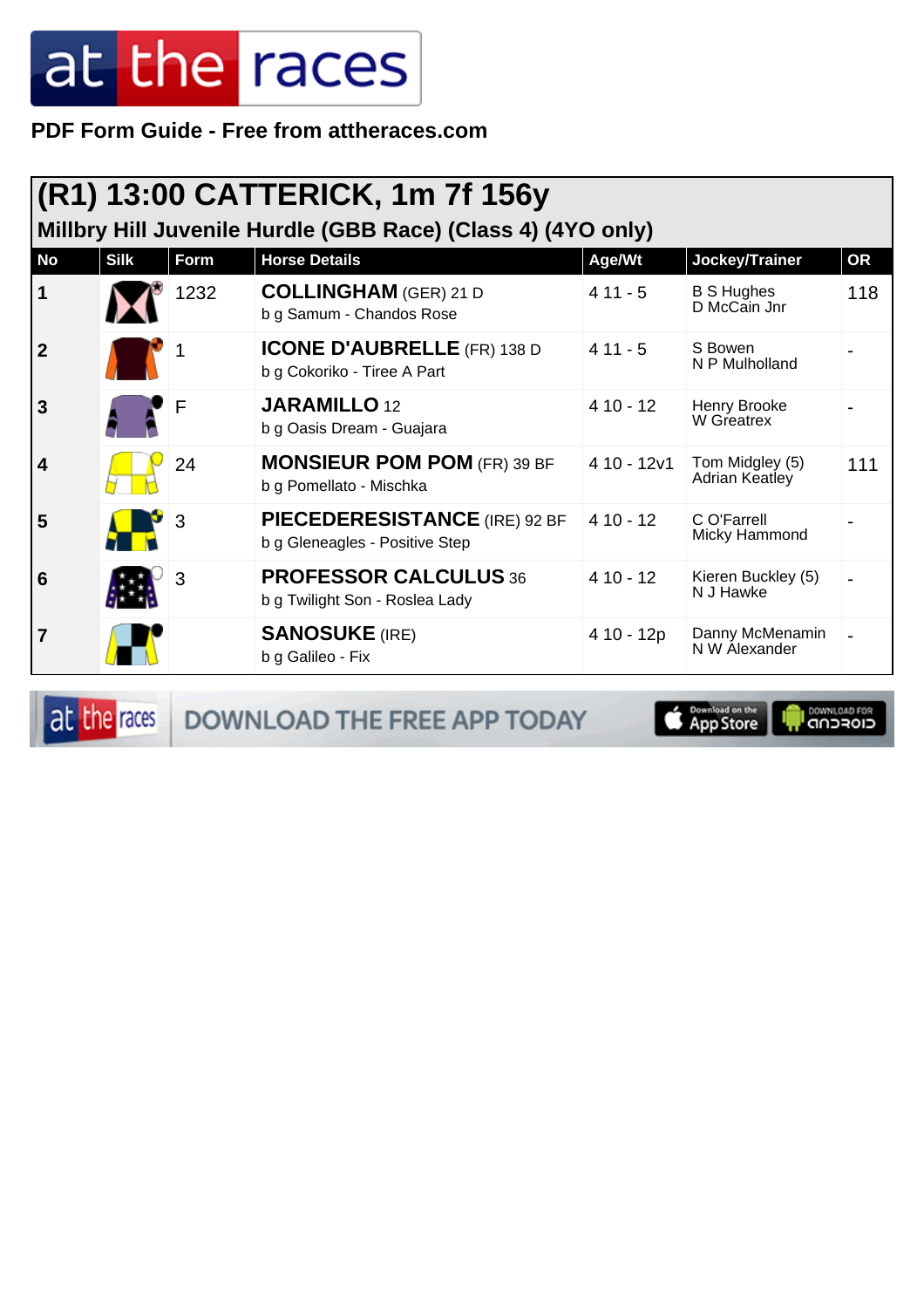PDF Form Guide - Free from attheraces.com

| (R1) 13:20 CHEPSTOW, 2m 11y                                 |             |           |                                                                   |            |                                              |           |  |
|-------------------------------------------------------------|-------------|-----------|-------------------------------------------------------------------|------------|----------------------------------------------|-----------|--|
| Cazoo EBF Novices' Hurdle (GBB Race) (Class 4) (4YO to 7YO) |             |           |                                                                   |            |                                              |           |  |
| <b>No</b>                                                   | <b>Silk</b> | Form      | <b>Horse Details</b>                                              | Age/Wt     | Jockey/Trainer                               | <b>OR</b> |  |
| 1                                                           |             | $2 - 1$   | <b>KINGOFTHEWEST</b> (IRE) 13<br>b g Westerner - Other Salsa      | $611 - 8$  | Fergus Gillard (3)<br>D Pipe                 |           |  |
| $\boldsymbol{2}$                                            |             | 1150-15   | <b>SUPER SIX 97 CD</b><br>b g Montmartre - Hiho Silver Lining     | $511 - 8h$ | Sam Twiston-Davies   _<br>N A Twiston-Davies |           |  |
| 3                                                           |             | 2-11343   | <b>CURRENT MOOD 48 D</b><br>ch m Sulamani - Lambrini Queen        | $711 - 5$  | Isabel Williams (5)<br><b>Evan Williams</b>  | 127       |  |
| 4                                                           |             | 058       | <b>BELLS OF STAMFORD (IRE) 7</b><br>b g Presenting - Passlands    | $511 - 2$  | Alan Johns<br>Tim Vaughan                    |           |  |
| 5                                                           |             | 23067     | FINE BY ME (IRE) 15<br>b g Kingston Hill - Ella Watson            | $511 - 2$  | Eddie Edge (10)<br>N A Twiston-Davies        |           |  |
| 6                                                           |             | $4 - 28$  | <b>GREEN PLANET</b> (IRE) 71<br>b g Australia - Maleha            | $511 - 2$  | Tom Cannon<br>A King                         |           |  |
| 7                                                           |             | $1 - 815$ | <b>GRIS MAJEUR (FR) 189</b><br>gr g Gris De Gris - Partie Majeure | $511 - 2$  | Sean Houlihan<br>Sheila Lewis                |           |  |
| 8                                                           |             | 67        | <b>OLD DUKE</b> (IRE) 21<br>br g Shirocco - Sunlight              | $511 - 2$  | J J Burke<br>T R George                      |           |  |
| 9                                                           |             | $3-07$    | <b>RIVER LEGEND (IRE) 62</b><br>ch g Ocovango - China Reel        | $611 - 2$  | Harry Skelton<br>D Skelton                   |           |  |
| 10                                                          |             | 9-9U      | <b>THE GENEROUS JOKER 34</b><br>b g Le Fou - Too Generous         | $611 - 2$  | Lucy Gardner<br>Mrs S Gardner                |           |  |
| 11                                                          |             | 10-009    | <b>PRECIOUS 15</b><br>b m Midnight Legend - Carrigeen Queen       | $610 - 9$  | <b>Rex Dingle</b><br>A J Honeyball           |           |  |
| 12                                                          |             |           | <b>PEPE LE MOKO (FR)</b><br>b c Saint Des Saints - Jolie Menthe   | $410 - 4$  | Chester Williams (3)<br>Mrs J Williams       |           |  |

DOWNLOAD THE FREE APP TODAY at the races

App Store

**IN DOWNLOAD FOR**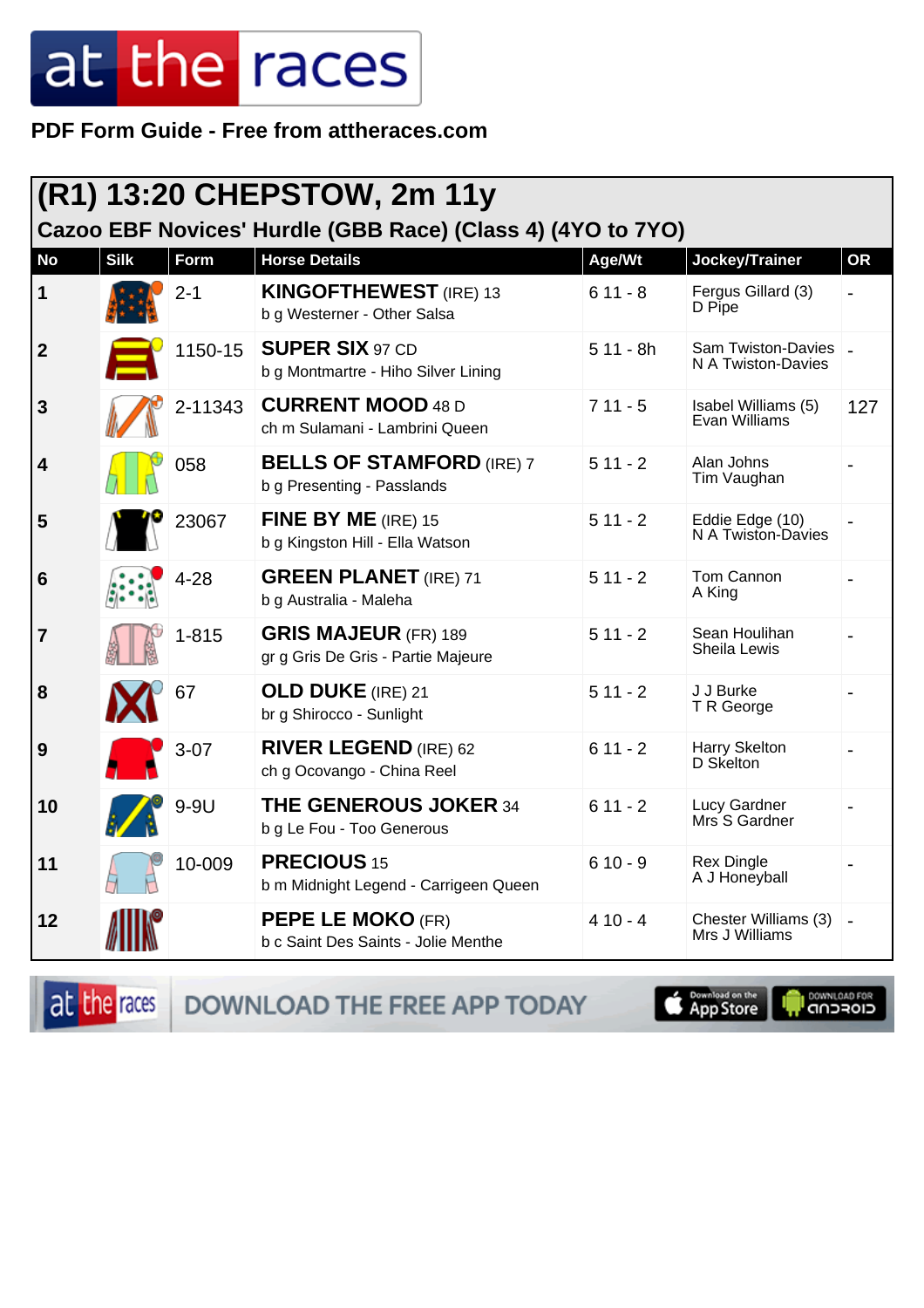PDF Form Guide - Free from attheraces.com

| (R2) 13:30 CATTERICK, 1m 7f 145y                                          |             |         |                                                                      |             |                                   |           |  |
|---------------------------------------------------------------------------|-------------|---------|----------------------------------------------------------------------|-------------|-----------------------------------|-----------|--|
| Join Racing TV Now Novices' Handicap Chase (Class 5) (5YO plus)           |             |         |                                                                      |             |                                   |           |  |
| <b>No</b>                                                                 | <b>Silk</b> | Form    | <b>Horse Details</b>                                                 | Age/Wt      | Jockey/Trainer                    | <b>OR</b> |  |
| 1                                                                         |             |         | 2/22-634 HERE WE HAVE IT (IRE) 40<br>b g Mahler - Islands Sister     | 7 11 - 12v1 | Harry Reed<br>L J Morgan          | 105       |  |
| $\mathbf 2$                                                               |             | 34-6813 | <b>BLUEBERRY WINE (IRE) 16</b><br>b g Dylan Thomas - Buttonhole Rose | $611 - 12t$ | <b>B S Hughes</b><br>D McCain Jnr | 105       |  |
| 3                                                                         |             |         | F-4F3U2 WHEELBAHRI 26<br>b g Bahri - Midlem Melody                   | $810 - 0$   | D R Fox<br>W Coltherd             | 79        |  |
|                                                                           |             |         | 4-4PP24 ALTUMANINA 22<br>b m Helmet - Tanwir                         | $710 - 0$   | $C$ J Todd $(3)$<br>S Allwood     | 79        |  |
| 5                                                                         |             | 833P64  | <b>ONENIGHTINTOWN</b> (IRE) 38<br>b g Robin Des Pres - Snug Bunch    | 8 10 - 0tp  | Jack Hogan (7)<br>Micky Hammond   | 79        |  |
| Long Handicap: Wheelbahri 9 - 12, Altumanina 9 - 10, Onenightintown 9 - 7 |             |         |                                                                      |             |                                   |           |  |

at the races

**DOWNLOAD THE FREE APP TODAY** 

App Store

il <sup>DownLGAD FOR</sup><br>CIOFCND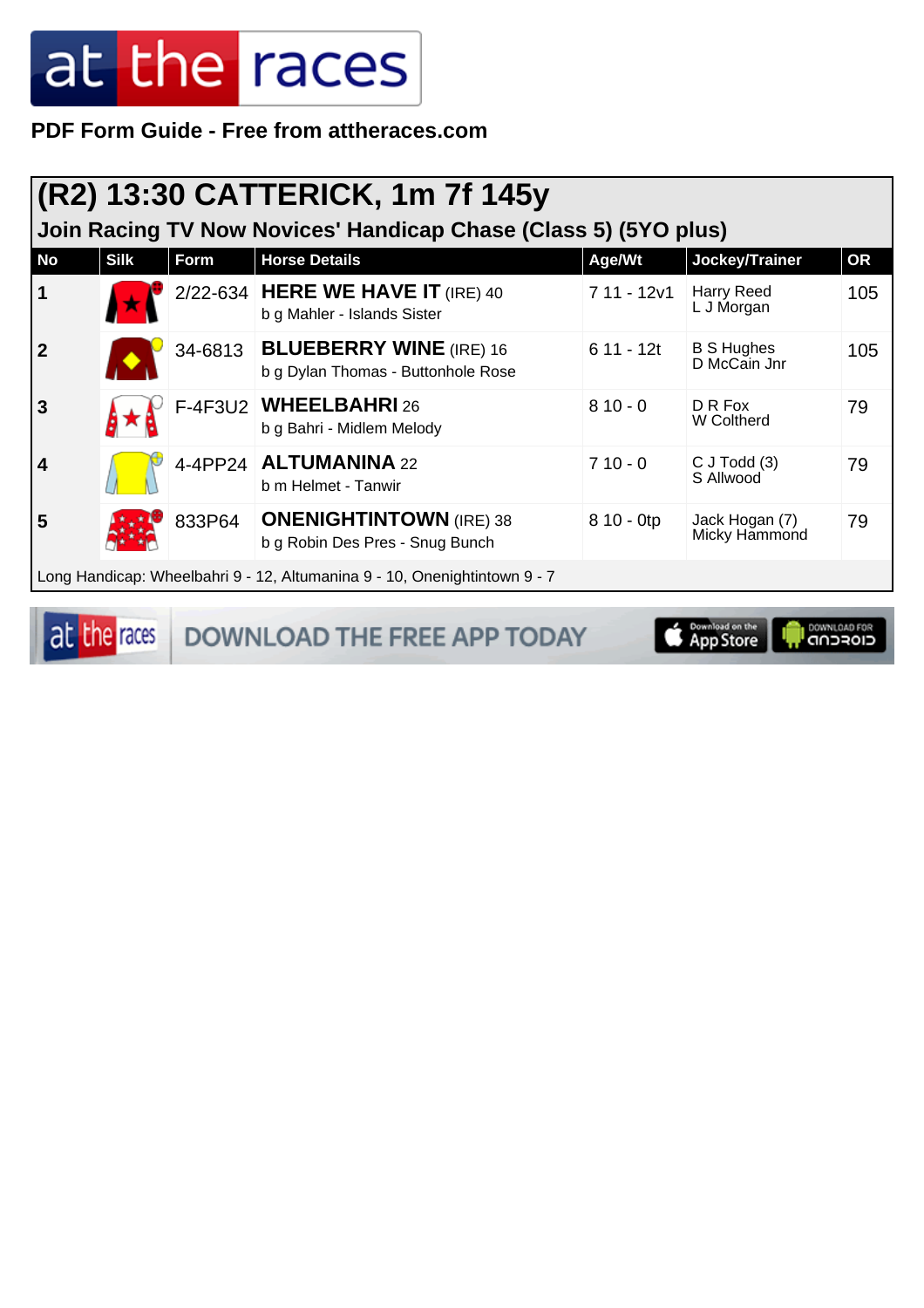**PDF Form Guide - Free from attheraces.com**

| (R1) 13:40 LINGFIELD (A.W.), 1m 1y                                 |             |         |                                                                |           |                                     |           |  |  |
|--------------------------------------------------------------------|-------------|---------|----------------------------------------------------------------|-----------|-------------------------------------|-----------|--|--|
| MansionBet Proud Partners Of The AWC Handicap (Class 5) (4YO plus) |             |         |                                                                |           |                                     |           |  |  |
| No(Dr)                                                             | <b>Silk</b> | Form    | <b>Horse Details</b>                                           | Age/Wt    | Jockey/Trainer                      | <b>OR</b> |  |  |
| 1(2)                                                               |             | 84260-1 | <b>ALWAYS FEARLESS (IRE) 23 CD</b><br>ch g Camacho - Zenella   | $59 - 7b$ | Rossa Ryan<br>R Hannon              | 72        |  |  |
| 2(1)                                                               |             | 52377-6 | <b>WUDASHUDACUDA 27</b><br>b c Awtaad - Chicita Banana         | $49 - 6$  | George Rooke (3)<br>Geoffrey Deacon | 71        |  |  |
| 3(6)                                                               |             | 89036-5 | <b>CANAGAT 27 D</b><br>ch g Zoffany - Caskelena                | $59 - 5$  | L Morris<br>S Dow                   | 70        |  |  |
| 4(5)                                                               |             |         | U4062-2   LATENT HEAT (IRE) 20 D<br>b g Papal Bull - Taziria   | $68 - 13$ | David Probert<br>A W Carroll        | 64        |  |  |
| 5(3)                                                               |             | 487-771 | <b>SOYOUNIQUE</b> (IRE) 7 C<br>ch g Siyouni - Adventure Seeker | $58 - 8t$ | Luke Catton (7)<br>S C Williams     | 59        |  |  |
| 6(4)                                                               |             | 49-1264 | <b>AGENT OF FORTUNE 9 CD</b><br>ch m Kheleyf - Royal Bloom     | $78 - 5p$ | Hollie Doyle<br>A Carson            | 56        |  |  |

at the races DOWNLOAD THE FREE APP TODAY

App Store **ELOFCUD**